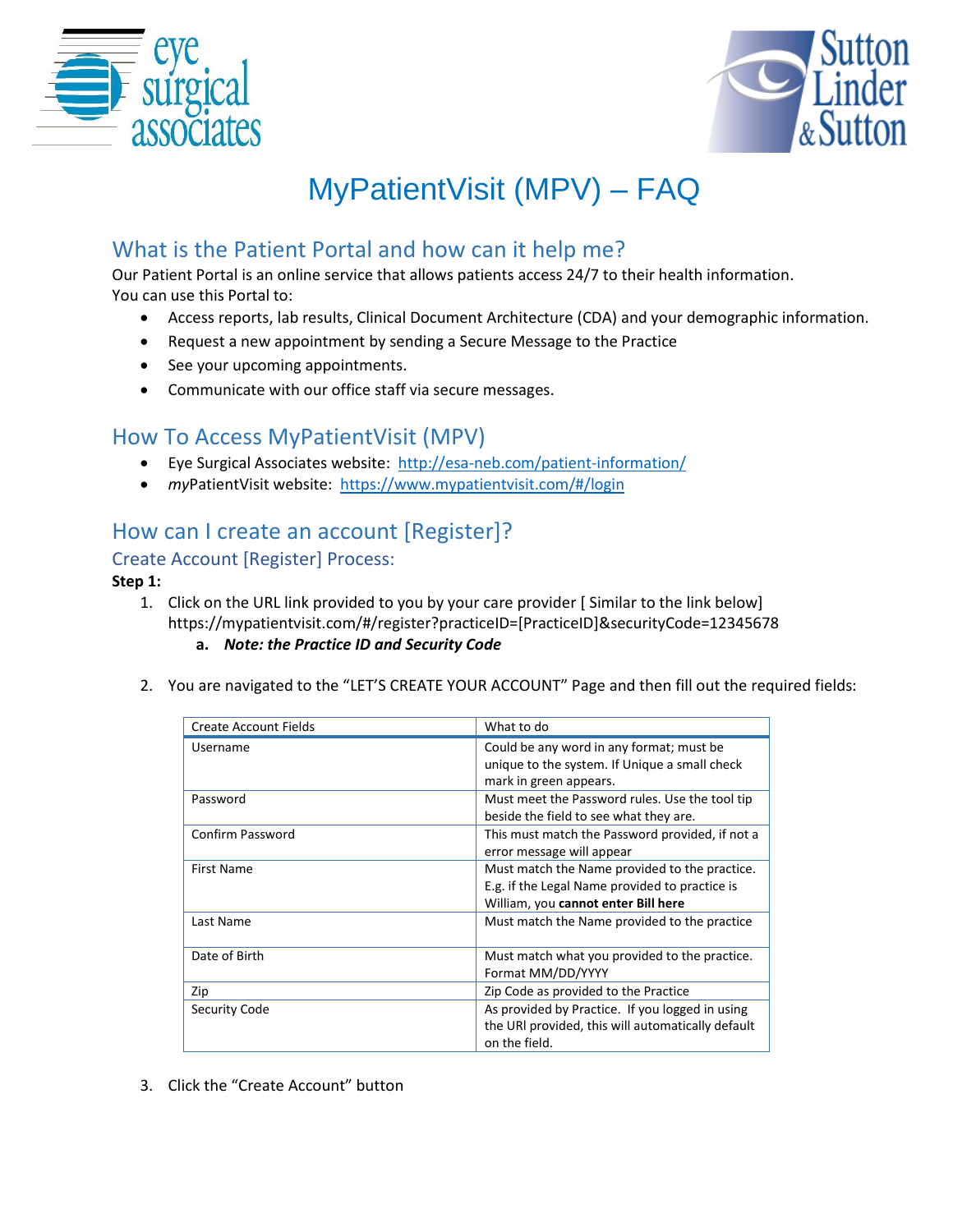#### **Step 2:**

- 1. You are now navigated to the Security Questions Page *[Setup security questions to protect your account]*
- 2. Select questions and answers
- 3. Click "Continue" button.
- 4. *You have now successfully* created your account [registered] and you are navigated to the dashboard.
- 5. Follow instructions as provided by practice in the welcome email

### Why do I need to answer security questions?

 Security questions are designed to protect access to your information. You will need to answer these security questions if you want to reset your password in future.

### How do I Login into the Patient Portal?

- After creating an account [registering], every time you are accessing the Patient Portal you would need to login.
	- $\circ$  You will need your username and password information to access the patient portal.

#### What if I don't know my username?

- From the Login Page, Click the link "Need help with Login?"
- From the "FORGOT LOGIN CREDENTIALS" Page > Select the "Forgot Username".
- Follow prompts to complete.
- If you are still having issues please contact our office.

#### What if I forgot my password?

- From the Login Page, Click the link "Need help with Login?"
- From the "FORGOT LOGIN CREDENTIALS" Page > Select the "Forgot Password".
- Follow prompts to complete.
- If you are still having issues please contact our office.

#### What if I forgot my Username & Password?

- From the Login Page, Click the link "Need help with Login?"
- From the "FORGOT LOGIN CREDENTIALS" Page > Select the "Forgot Username & Password".
- Follow prompts to complete.
- If you are still having issues please contact our office.

#### Why can't I login?

- Please read the error messages carefully and complete the required information.
- If the issue continues, please contact our office.

# Can I login once and be able to access my information with other care providers that are using MyPatientVisits (MPV)?

- When you login into MPV; you have the option to Connect To a Practice. You must have the practice ID and your security code to be able to complete the process of linking to the other practice.
- If you have previously set it up, you will see the different practices listed for you and you can click on your profile picture or other patients linked to your account.